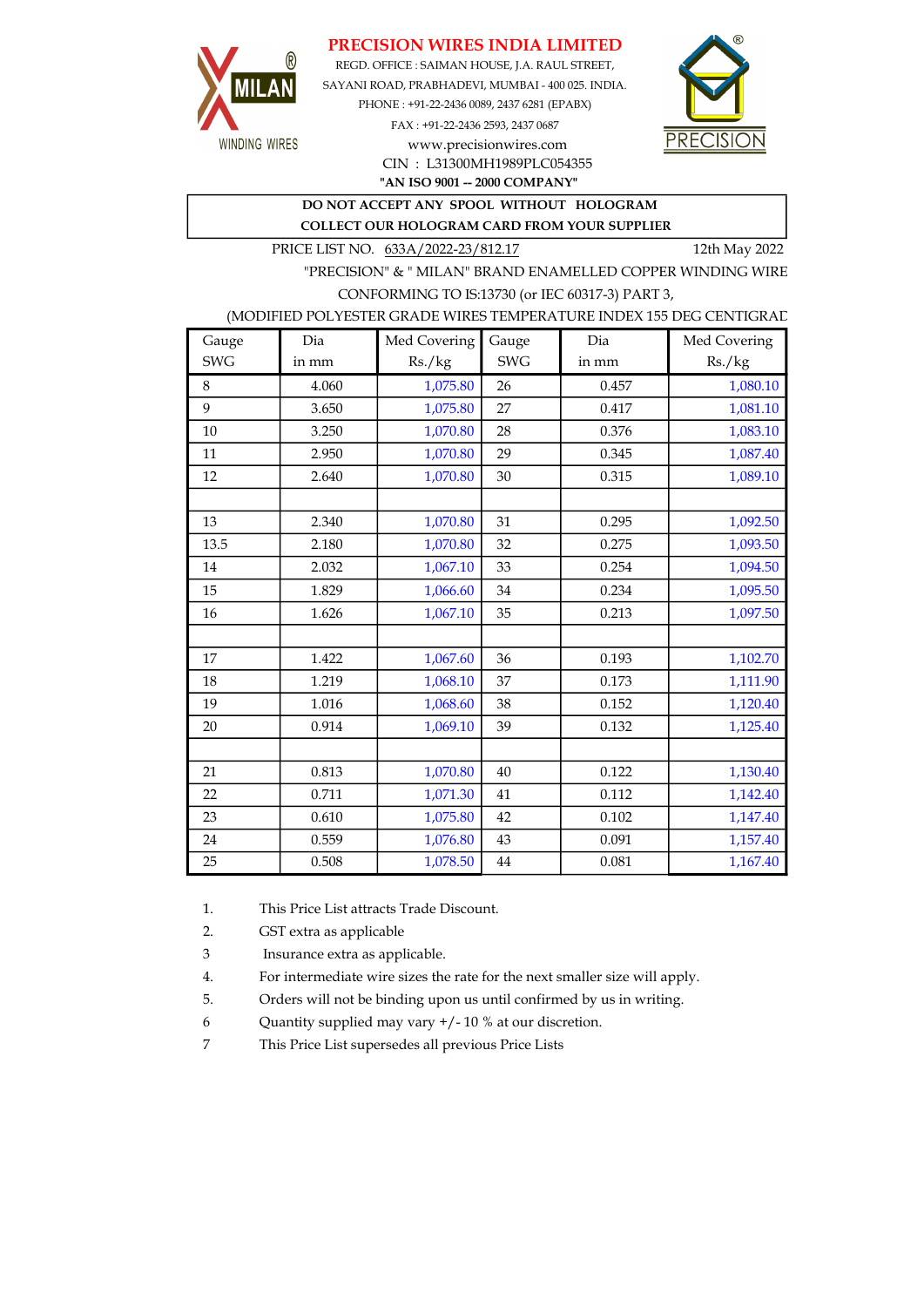

## PRECISION WIRES INDIA LIMITED

REGD. OFFICE : SAIMAN HOUSE, J.A. RAUL STREET, SAYANI ROAD, PRABHADEVI, MUMBAI - 400 025. INDIA. PHONE : +91-22-2436 0089, 2437 6281 (EPABX) FAX : +91-22-2436 2593, 2437 0687 www.precisionwires.com



CIN : L31300MH1989PLC054355 "AN ISO 9001 -- 2000 COMPANY"

DO NOT ACCEPT ANY SPOOL WITHOUT HOLOGRAM COLLECT OUR HOLOGRAM CARD FROM YOUR SUPPLIER

PRICE LIST NO. 633B/2022-23/812.17 12th May 2022

"PRECISION" & " MILAN" BRAND ENAMELLED COPPER WINDING WIRE CONFORMING TO IS:13730 PART 13, ( IEC 60317-13)

#### (DUAL COATED WIRES CLASS H+ WIRES TEMPERATURE INDEX 200 DEG CENTIGRAD

| Gauge           | Dia   | Med Covering | Gauge      | Dia   | Med Covering |
|-----------------|-------|--------------|------------|-------|--------------|
| <b>SWG</b>      | in mm | Rs./kg       | <b>SWG</b> | in mm | Rs./kg       |
| 8               | 4.060 | 1,100.60     | 26         | 0.457 | 1,102.30     |
| 9               | 3.650 | 1,100.60     | 27         | 0.417 | 1,103.80     |
| 10              | 3.250 | 1,097.60     | 28         | 0.376 | 1,105.30     |
| 11              | 2.950 | 1,097.60     | 29         | 0.345 | 1,108.80     |
| $\overline{12}$ | 2.640 | 1,097.60     | 30         | 0.315 | 1,109.80     |
|                 |       |              |            |       |              |
| 13              | 2.340 | 1,097.60     | 31         | 0.295 | 1,112.70     |
| 13.5            | 2.180 | 1,097.60     | 32         | 0.275 | 1,113.70     |
| 14              | 2.032 | 1,093.10     | 33         | 0.254 | 1,114.70     |
| 15              | 1.829 | 1,092.60     | 34         | 0.234 | 1,115.70     |
| 16              | 1.626 | 1,093.10     | 35         | 0.213 | 1,117.70     |
|                 |       |              |            |       |              |
| 17              | 1.422 | 1,093.60     | 36         | 0.193 | 1,122.20     |
| 18              | 1.219 | 1,094.10     | 37         | 0.173 | 1,129.20     |
| 19              | 1.016 | 1,094.60     | 38         | 0.152 | 1,137.70     |
| 20              | 0.914 | 1,095.10     | 39         | 0.132 | 1,142.70     |
|                 |       |              |            |       |              |
| 21              | 0.813 | 1,096.80     | 40         | 0.122 | 1,147.70     |
| 22              | 0.711 | 1,097.30     | 41         | 0.112 | 1,159.70     |
| 23              | 0.610 | 1,099.30     | 42         | 0.102 | 1,167.70     |
| 24              | 0.559 | 1,100.30     | 43         | 0.091 | 1,174.70     |
| 25              | 0.508 | 1,101.30     | $\bf 44$   | 0.081 | 1,184.70     |

- 1. This Price List attracts Trade Discount.
- 2. GST extra as applicable
- 3 Insurance extra as applicable.
- 4. For intermediate wire sizes the rate for the next smaller size will apply
- 5. Orders will not be binding upon us until confirmed by us in writing.
- 6. Quantity supplied may vary  $+/-10\%$  at our discretion.
- 7 This Price List supersedes all previous Price Lists



## PRECISION WIRES INDIA LIMITED

REGD. OFFICE : SAIMAN HOUSE, J.A. RAUL STREET, SAYANI ROAD, PRABHADEVI, MUMBAI - 400 025. INDIA. PHONE : +91-22-2436 0089, 2437 6281 (EPABX)

> www.precisionwires.com CIN : L31300MH1989PLC054355 FAX : +91-22-2436 2593, 2437 0687